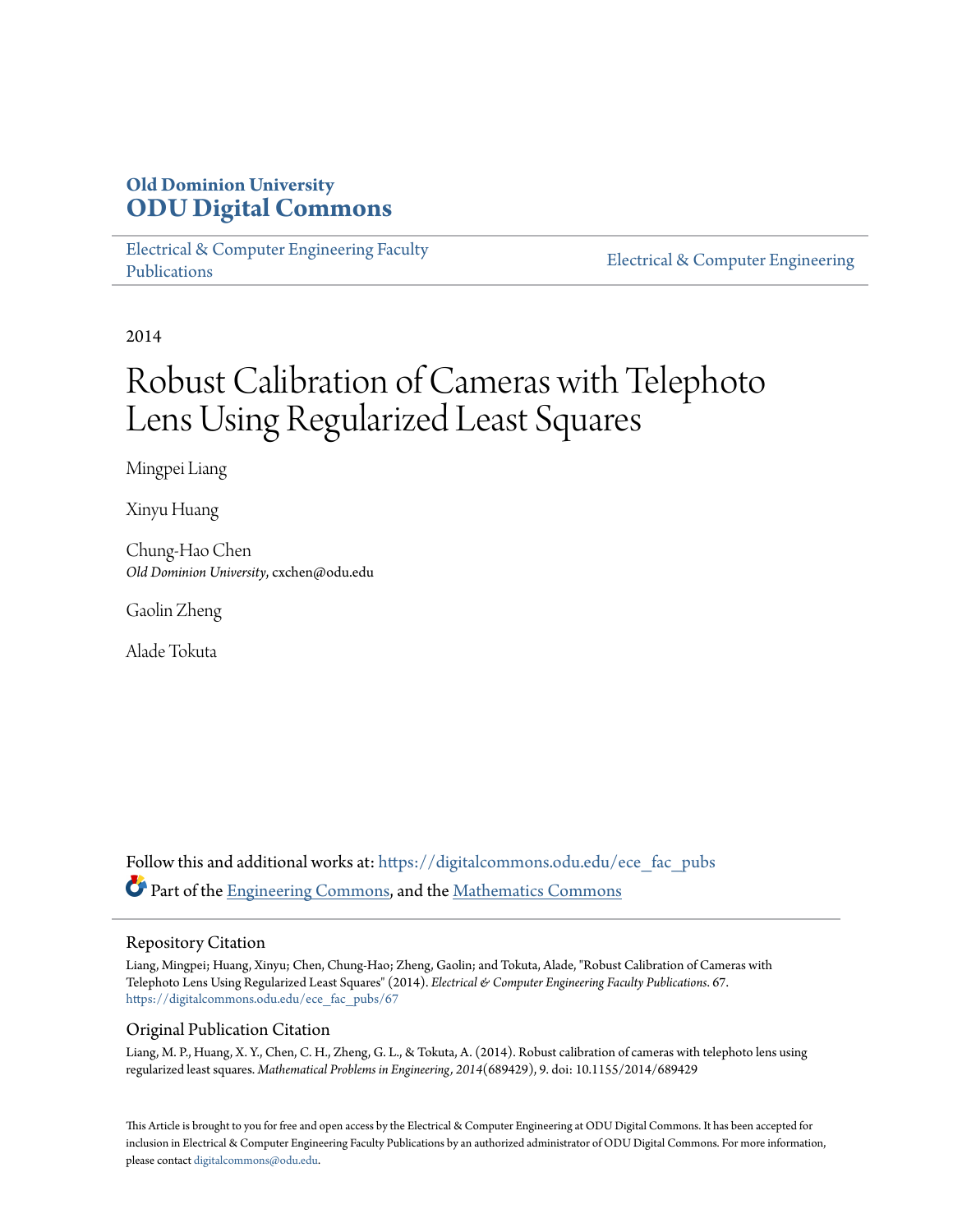

# *Research Article* **Robust Calibration of Cameras with Telephoto Lens Using Regularized Least Squares**

# **Mingpei Liang,<sup>1</sup> Xinyu Huang,<sup>1</sup> Chung-Hao Chen,2 Gaolin Zheng,1 and Alade Tokuta<sup>1</sup>**

*<sup>1</sup> North Carolina Central University, Durham, NC 27707, USA <sup>2</sup> Old Dominion University, Norfolk, VA 23529, USA*

Correspondence should be addressed to Xinyu Huang; xinyu.huang@nccu.edu and Chung-Hao Chen; cxchen@odu.edu

Received 3 October 2013; Accepted 24 December 2013; Published 11 February 2014

Academic Editor: Yi-Hung Liu

Copyright © 2014 Mingpei Liang et al. This is an open access article distributed under the Creative Commons Attribution License, which permits unrestricted use, distribution, and reproduction in any medium, provided the original work is properly cited.

Cameras with telephoto lens are usually used to recover details of an object that is either small or located far away from the cameras. However, the calibration of this kind of cameras is not as accurate as the one of cameras with short focal lengths that are commonly used in many vision applications. This paper has two contributions. First, we present a first-order error analysis that shows the relation between focal length and estimation uncertainties of camera parameters. To our knowledge, this error analysis with respect to focal length has not been studied in the area of camera calibration. Second, we propose a robust algorithm to calibrate the camera with a long focal length without using additional devices. By adding a regularization term, our algorithm makes the estimation of the image of the absolute conic well posed. As a consequence, the covariance of camera parameters can be reduced greatly. We further used simulations and real data to verify our proposed algorithm and obtained very stable results.

# **1. Introduction**

In various vision based applications, a camera with a telephoto lens is often useful to acquire detailed information of objects. It could capture high resolution face images for the purpose of recognition and reconstruction even when a user is at a distance [1]. It also could obtain eye images with rich iris textures when a user is several meters away from the camera [2, 3]. In [4], a telephoto lens is used to observe objects under the influence of optical turbulence. By combining with a wide-angle camera, a robotic vision system has been shown in [5], which is suitable for remote surveillance or minimally invasive surgical interventions that could have a higher resolution than typical commercial endoscopes. As the field of view of a telephoto lens could only have a few degrees (e.g., around 8 degrees for a 300 mm telephoto lens), in order to either track objects or reconstruct complete views, an accurate estimation of camera parameters is required.

In the photogrammetry community, camera calibration usually is done by computing the projection matrix using accurate 3D points and corresponding 2D observations [6, 7]. However, in practice, it could be difficult or expensive to build an object with accurate coordinates, especially in a large

working space. In the area of computer vision, the calibration technique [8] that requires only a planar pattern (e.g., a checkerboard pattern) is widely used. In this technique, a planar pattern is placed with different orientations and at different distances from the camera. Homographies are estimated between the planar pattern and its observations. These homographies could form a homogeneous system that is used to solve the image of the absolute conic. The intrinsic and extrinsic parameters are then computed by using the estimated homographies and the image of the absolute conic. In the final step, the maximum likelihood estimation (MLE) is applied to estimate the radial distortion and refine the intrinsic and extrinsic parameters by minimizing geometric errors.This technique has further been evaluated with respect to image noise level, number of planes, and orientation of the model plane. Various autocalibration techniques [9, 10] are also proposed to estimate fixed or varying intrinsic parameters without predefined calibration patterns. The basic idea is that the absolute conic is fixed when a camera is moving rigidly.

Since focal lengths of cameras in many vision applications are relatively short, most of existing algorithms consider image noise as a major source of estimation uncertainties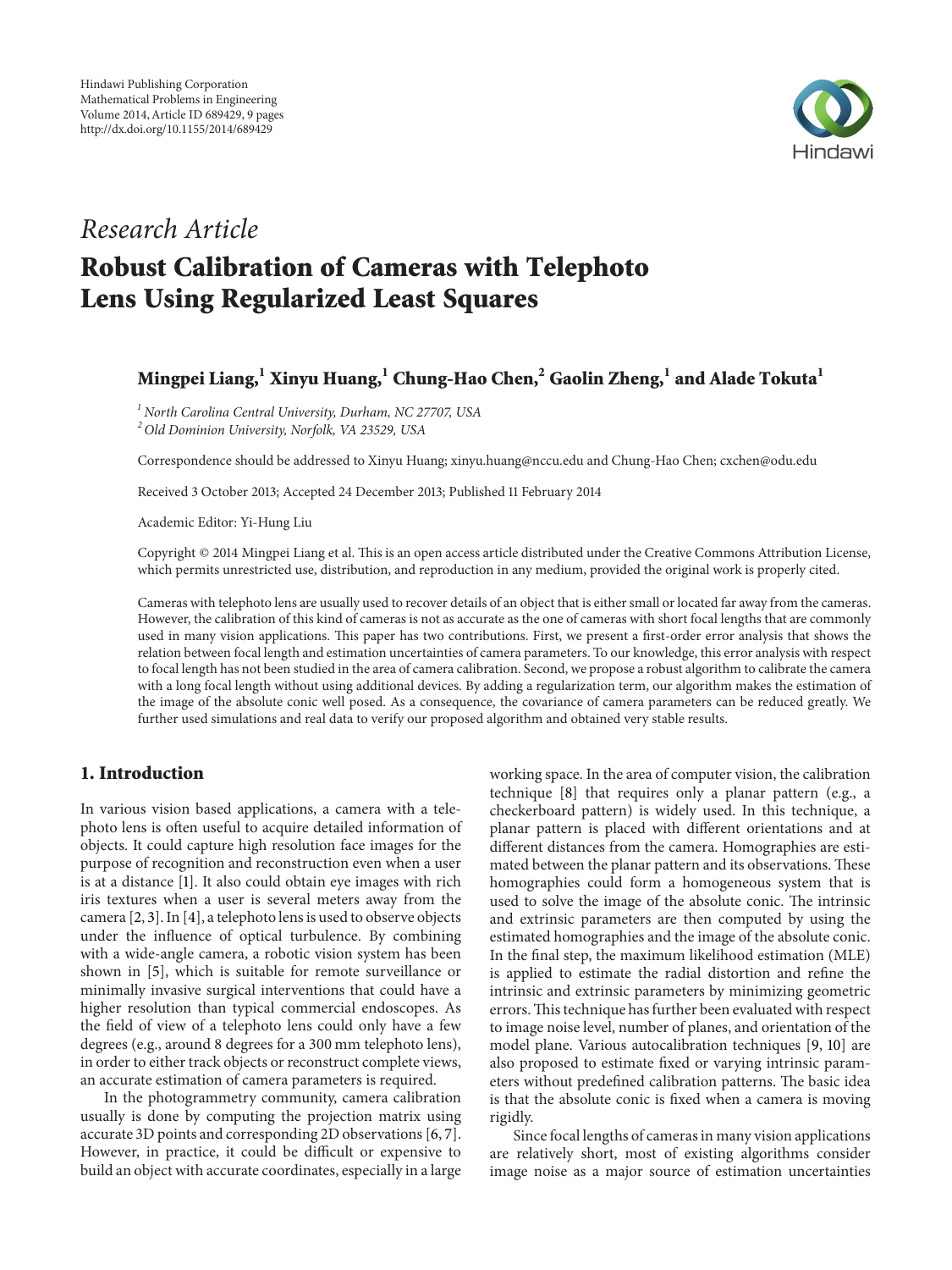and limited research has been conducted on the uncertainties caused by focal length [11, 12]. In [11], Strobl et al. found that the narrow field of view makes the calibration more difficult due to lack of required evidence on perspectivity. In order to improve the calibration accuracy, the camera with a narrow field of view is mounted on a robotic manipulator from which the rigid motions can be read. These rigid motions could provide more constraints for solving the intrinsic parameters and a relative geometric relation between the camera and the robotic manipulator. Similarly, a pan-tilt unit could be used during the calibration as shown in [12].

There are mainly two contributions in this paper. Firstly, we present a first-order error analysis that shows the relation between estimation uncertainties and focal length. Although authors in [11, 12] briefly described the calibration problem caused by long focal length, the error analysis with respect to focal length has not been studied so far. Secondly, we propose a robust algorithm without using additional devices, which is based on the regularization term defined by the prior of the image of the absolute conic.

The remaining of this paper is organized as follows. Section 2 introduces necessary notations and background of existing algorithm using estimated homographies. Section 3 gives the error propagation from image noise to camera parameters. Our calibration algorithm is proposed in Section 4. Section 5 shows the experiments on simulation and real data. The conclusion is given in Section 6.

#### **2. Notation and Background**

In this section, we start with the notation and then briefly introduce the calibration technique proposed in [8].

The homography between the planar pattern and image plane is denoted by  $H = [h_1 h_2 h_3]$ , the intrinsic matrix is given by

$$
K = \begin{bmatrix} \alpha_x & s & u_0 \\ 0 & \alpha_y & v_0 \\ 0 & 0 & 1 \end{bmatrix},
$$
 (1)

where  $(u_0, v_0)$  is the coordinates of the principal point,  $\alpha_x$  =  $m_x f$  and  $\alpha_y = m_y f$  are scale factors, and  $m_x$  and  $m_y$  are the number of pixels per unit distance in image along  $\hat{x}$  and  $\hat{y}$ directions. The image of the absolute conic is  $\omega = K^{-T} K^{-1}$ .

Given an image of a planar pattern, two constraints can be imposed on the intrinsic parameters,  $h_1^T \omega h_2 = 0$  and  $h_1^T \omega h_1 =$  $h_2^T \omega h_2$ . Therefore, a constrained optimization can be formed by

$$
\min_{\omega_{\mathbf{v}}} \qquad \|A\omega_{\mathbf{v}}\|,
$$
\n
$$
\text{s.t.} \qquad \|\omega_{\mathbf{v}}\| = 1,
$$
\n
$$
(2)
$$

where  $\omega_{\nu}$  is a 6 × 1 vector extracted from  $\omega$  and A is a 2n × 6 matrix constructed from entries of  $H$ . The intrinsic matrix  $K$  is computed by the Cholesky factorization. Since the close form solution is obtained through minimizing algebraic errors, the maximum likelihood is further applied to refine the results by minimizing geometric errors.



Figure 1: Two cameras with the same image plane and different focal lengths.

The calibration performance with respect to image noise level, the number of planes, and the orientation of the model plane are also evaluated in [8]. Based on the computer simulations, the errors increase linearly with the image noise level and decrease when more images are used. The best orientation of the model plane is around 45 degrees.

# **3. Covariance of the Estimated Intrinsic Parameters**

In order to find out the relation between focal length and uncertainties of camera parameters, it is not sufficient to only have a point estimate of the parameters. In this section, we present a first-order approximation to compute covariance of estimated parameters.

Let us consider two cameras with different focal lengths  $f_1$  and  $f_2$  (assume  $f_1 > f_2$ ) and sharing a same image plane. The origin  $O$  is located at the center of projection of camera 1. Through a single point  $(x', y')$  on the sensor, camera 1 observes a 3D point  $X_1 = (X_1, Y_1, Z_1)^T$  and camera 2 observes a 3D point  $X_2 = (X_2, Y_2, Z_2)^T$ , while  $X_1$  and  $X_2$ are located on a same planar pattern. We also define a transformation M that transforms the 3D points  $X_1$  and  $X_2$ to a coordinate system on the planar pattern such that new depths  $\widetilde{Z}_1$  and  $\widetilde{Z}_2$  are equal to 0. Let us denote  $\widetilde{\mathbf{x}}_1 = M \cdot (X_1, \mathbf{x})$  $(Y_1)^T$  and  $\tilde{\mathbf{x}}_2 = M \cdot (X_2, Y_2)^T$ . The configuration is shown in Figure 1.

As this configuration consists of the same image plane, same 2D observations, and same orientations and locations of the planar pattern, the major difference between two cameras is the focal lengths. For simplicity, we assume all the pixels are square, we have

$$
(x', y')^T \mapsto \frac{f_1}{Z_1} (X_1, Y_1)^T.
$$
 (3)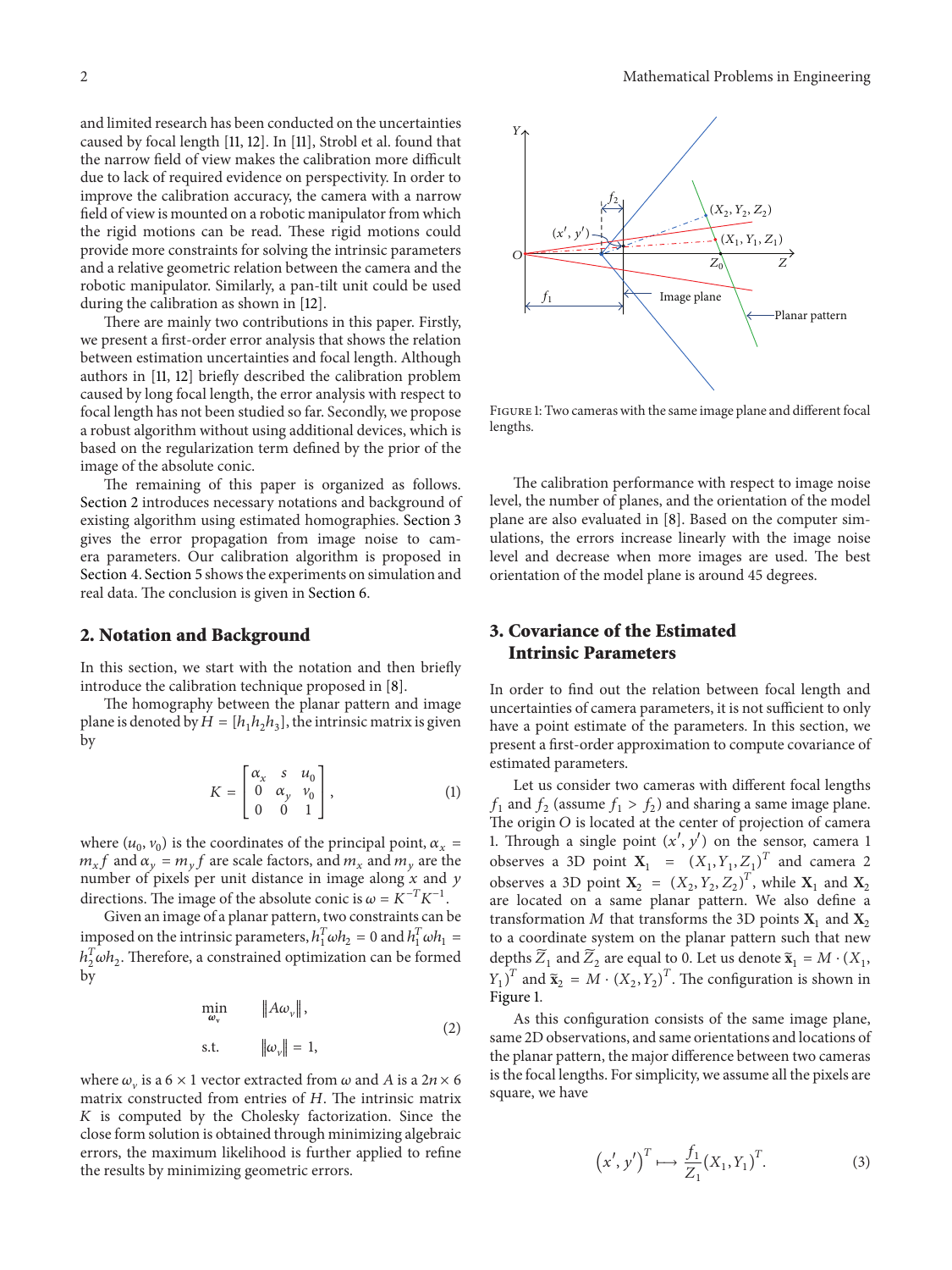

FIGURE 2: Comparison of uncertainties between the close form solution and the MLE solution [8] ( $f = 300$  mm,  $\alpha_x = 26034$ , and  $\alpha_y = 29163$ ). The image noise is  $\mu = 0$  with  $\sigma = 1$ . The mean relative errors of  $\alpha_x$  are 4.74% and 4.72%, the mean absolute errors of  $u_0$  are 1717 and 1689 pixels, and the RMS reprojection errors are 19.5 and 3.2 pixels, for the close form and the MLE solutions, respectively.

Since the center of projection of camera 2 is at  $(f_1 - f_2, 0)^T$ , through the same point  $(x', y')$ , we have

$$
(X_2, Y_2)^T \mapsto \frac{(Z_2 + f_2 - f_1)}{f_2} (x', y')^T.
$$
 (4)

Putting this together with (3) leads to the formula

$$
\widetilde{\mathbf{x}}_2 = M \cdot \left( X_2, Y_2 \right)^T \longmapsto \frac{f_1}{f_2} \cdot \frac{Z_2 + f_2 - f_1}{Z_1} \cdot \widetilde{\mathbf{x}}_1. \tag{5}
$$

Let  $\mathbf{x} = (x, y)$  be the image coordinate of the point  $(x', y')$  on the sensor. Assuming that two cameras have same image resolution and the principal point, **x** is same for both cameras. Let us further assume that the noise is limited to the observed image with covariance  $\Sigma_{\mathbf{x}}$ , the covariance of the intrinsic parameters  $\Sigma_{\mathbf{k}}$  is

$$
\Sigma_{\mathbf{k}} = J_{\mathbf{k}} J_{\omega_{\nu}} \left( J_{\mathbf{h}}^T \Sigma_{\mathbf{x}}^{-1} J_{\mathbf{h}} \right)^{+} J_{\omega_{\nu}}^T J_{\mathbf{k}}^T, \tag{6}
$$

where  $J_{\mathbf{k}}$ ,  $J_{\omega_{\nu}}$ , and  $J_{\mathbf{h}}$  are the Jacobian matrices evaluated at  $\mathbf{\hat{k}}$ ,  $\widehat{\omega}_{\nu}$ , and  $\mathbf{\hat{h}}$ , respectively.  $\mathbf{k}$ ,  $\omega_{\nu}$ , and  $\mathbf{h}$  are the vectors made up of the entries of the intrinsic matrix  $K$ , the image of the absolute conic  $\omega$ , and 2D homography H. As  $\Sigma_x$ ,  $J_k$ , and  $J_{\omega_k}$ only depend on **k** and  $\omega$ , and are same for both cameras, we only need to analyze the relation between  $J_{\mathbf{h}}$  of two cameras. The Jacobian matrix  $J_{\mathbf{h}}^i = \frac{\partial \mathbf{x}_i}{\partial h}$  for *i*th observed point is given by

$$
J_{\mathbf{h}}^{i} = \frac{\partial \mathbf{x}_{i}}{\partial \mathbf{h}} = \frac{1}{w_{i}^{\prime}} \begin{bmatrix} \tilde{\mathbf{x}}_{i}^{T} & \mathbf{0}^{T} & -\mathbf{x}_{i} \tilde{\mathbf{x}}_{i}^{T} \\ \mathbf{0}^{T} & \tilde{\mathbf{x}}_{i}^{T} & -\mathbf{y}_{i} \tilde{\mathbf{x}}_{i}^{T} \end{bmatrix} . \tag{7}
$$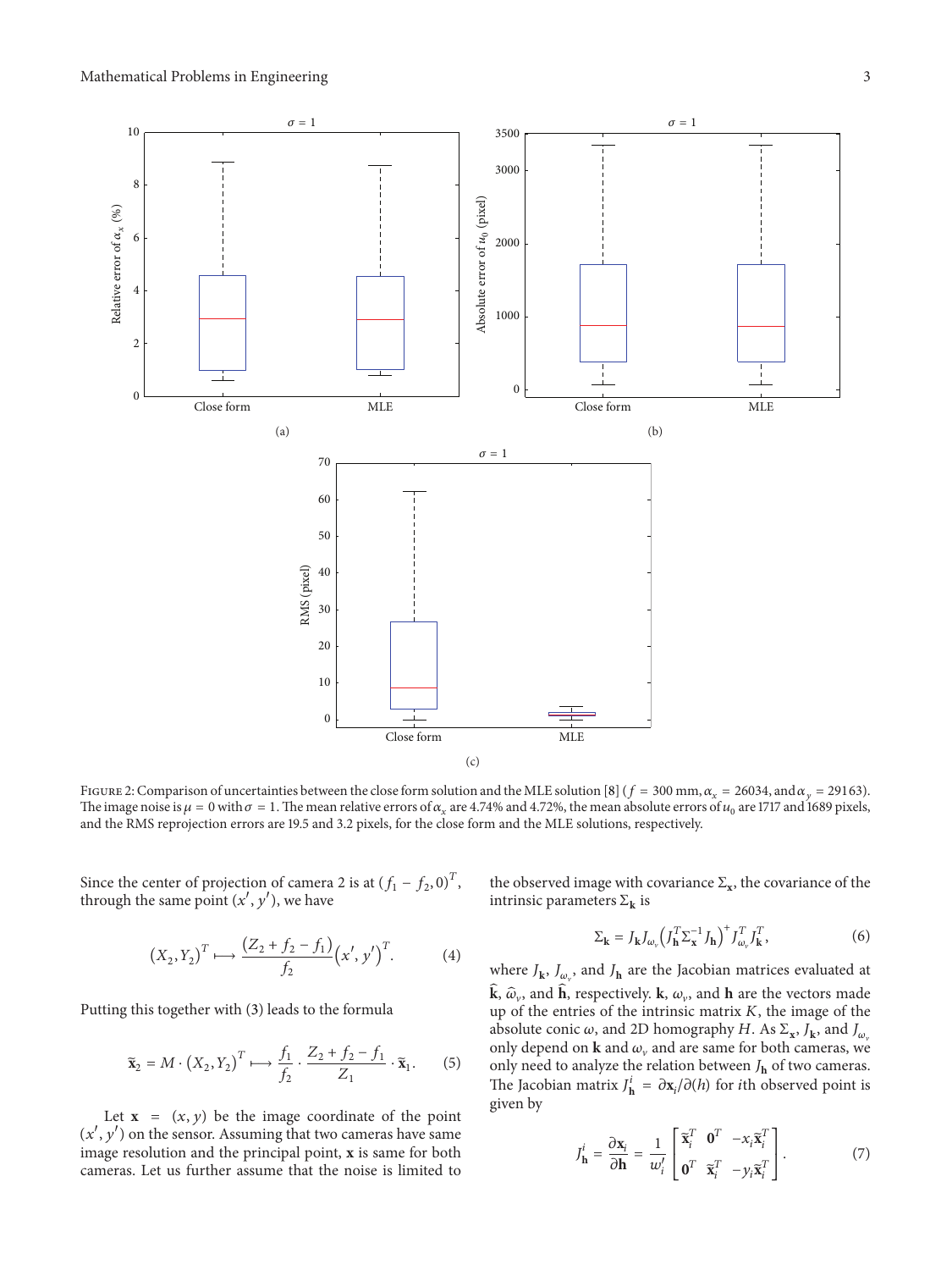

FIGURE 3: Comparison of uncertainties of  $\alpha_r$  between our algorithm and [8].

Based on (5) and (7), it is not difficult to find that

$$
\Sigma_{\mathbf{h}_2} = \left(\sum_i J_{\mathbf{h}_2,i}^T \Sigma_i^{-1} J_{\mathbf{h}_2,i}\right)^+
$$
\n
$$
= \left(\frac{f_2}{f_1}\right)^2 \left(\sum_i \left(\frac{Z_{2,i} + f_2 - f_1}{Z_{1,i}}\right)^2 \cdot J_{\mathbf{h}_1,i}^T \Sigma_i^{-1} J_{\mathbf{h}_1,i}\right)^+, \tag{8}
$$

where  $h_1$  and  $h_2$  are vectors made up of the entries of homographies between the planar pattern and camera 1 and 2,  $Z_{1,i}$  and  $Z_{2,i}$  are depths of *i*th 3D points observed by cameras

1 and 2, respectively.  $\Sigma_i$  is the covariance matrix of the *i*th measured image point. From this equation, we can find that the covariance of 2D homography is also affected by focal length and orientation and depth of the planar pattern.

Notice that  $f_2 - f_1$  is usually far less than depths  $Z_{1,i}$  and  $Z_{2,i}$ ; we could approximate  $(Z_{2,i} + f_2 - f_1)/Z_{1,i}$  by  $Z_{2,i}/Z_{1,i}$ . Since image resolution and focal length are fixed for two cameras, in order to reduce the uncertainties of the estimated homography, one possible direction is to increase the pan and tilt angles of the planar pattern so that  $Z_{2,i}/Z_{1,i}$  is very close to 0. However, as mentioned in [8], the best orientation is around 45 degrees, which means that this ratio cannot be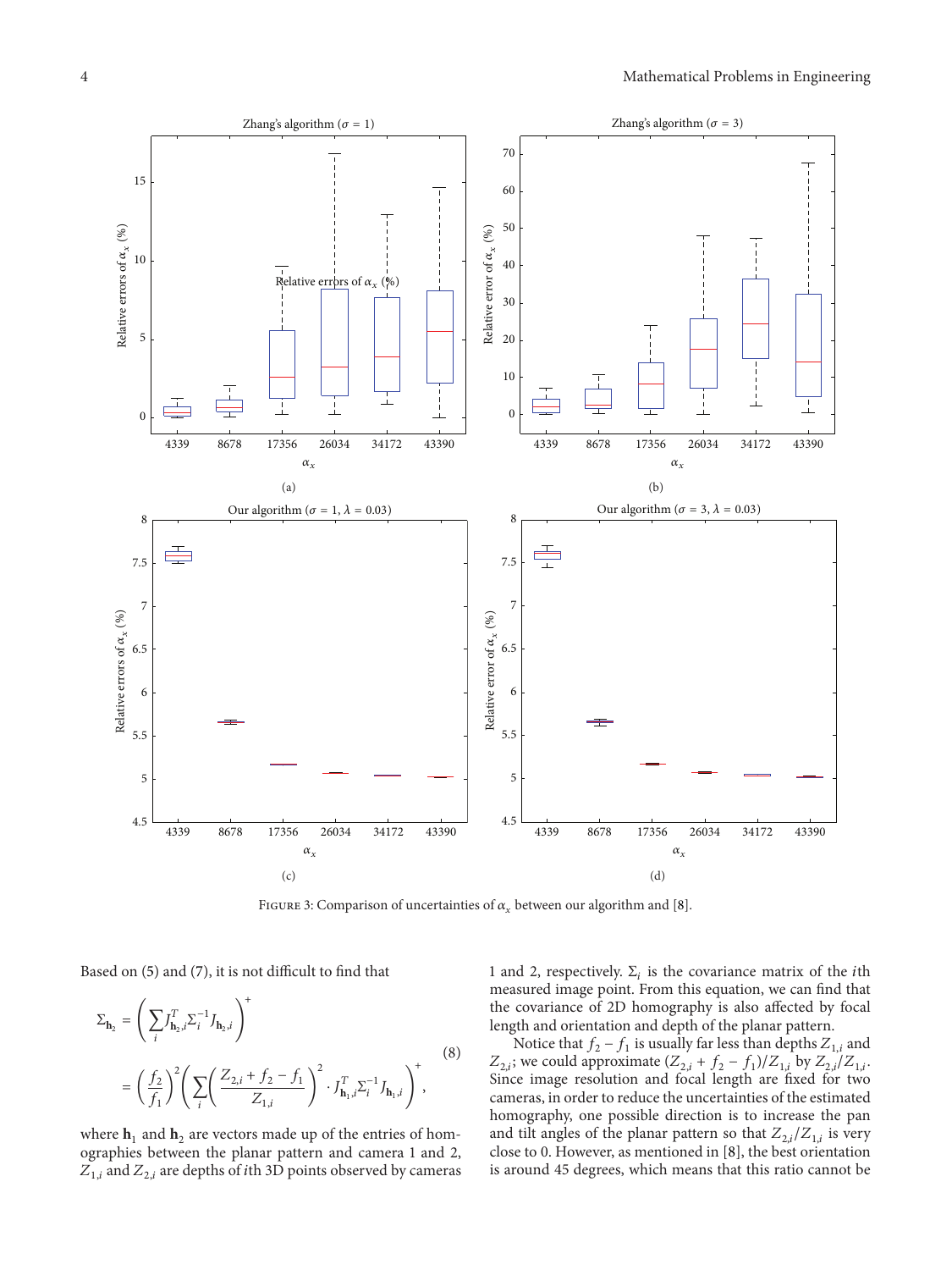

FIGURE 4: Comparison of uncertainties of  $u_0$  between our algorithm and [8].

very small. This direction is also not feasible in practice due to the limited depth of field. When the region of the planar pattern is outside the depth of field, the sharpness of the region decreases and image noise modeled by  $\Sigma_x$  increases. Moreover, as the planar pattern could be considered as being uniformly distributed within the field of view of a camera, expectations of both  $Z_{1,i}$  and  $Z_{2,i}$  are close to the depth  $Z_0$ shown in Figure 1. Therefore, for simplicity, it is reasonable to approximate  $Z_{2,i}/Z_{1,i}$  as 1. As a result, (8) could be simplified to  $\Sigma_{\mathbf{h}_2} = (f_2/f_1)^2 \cdot \Sigma_{\mathbf{h}_1}$ , and the relation between covariance matrices of intrinsic matrices of two cameras is given by

$$
\Sigma_{\mathbf{k}_1} = \left(\frac{f_1}{f_2}\right)^2 \cdot \Sigma_{\mathbf{k}_2}.\tag{9}
$$

Therefore, uncertainties of intrinsic parameters **k** increase when focal length increases. Since extrinsic parameters for each image can be determined by intrinsic parameters and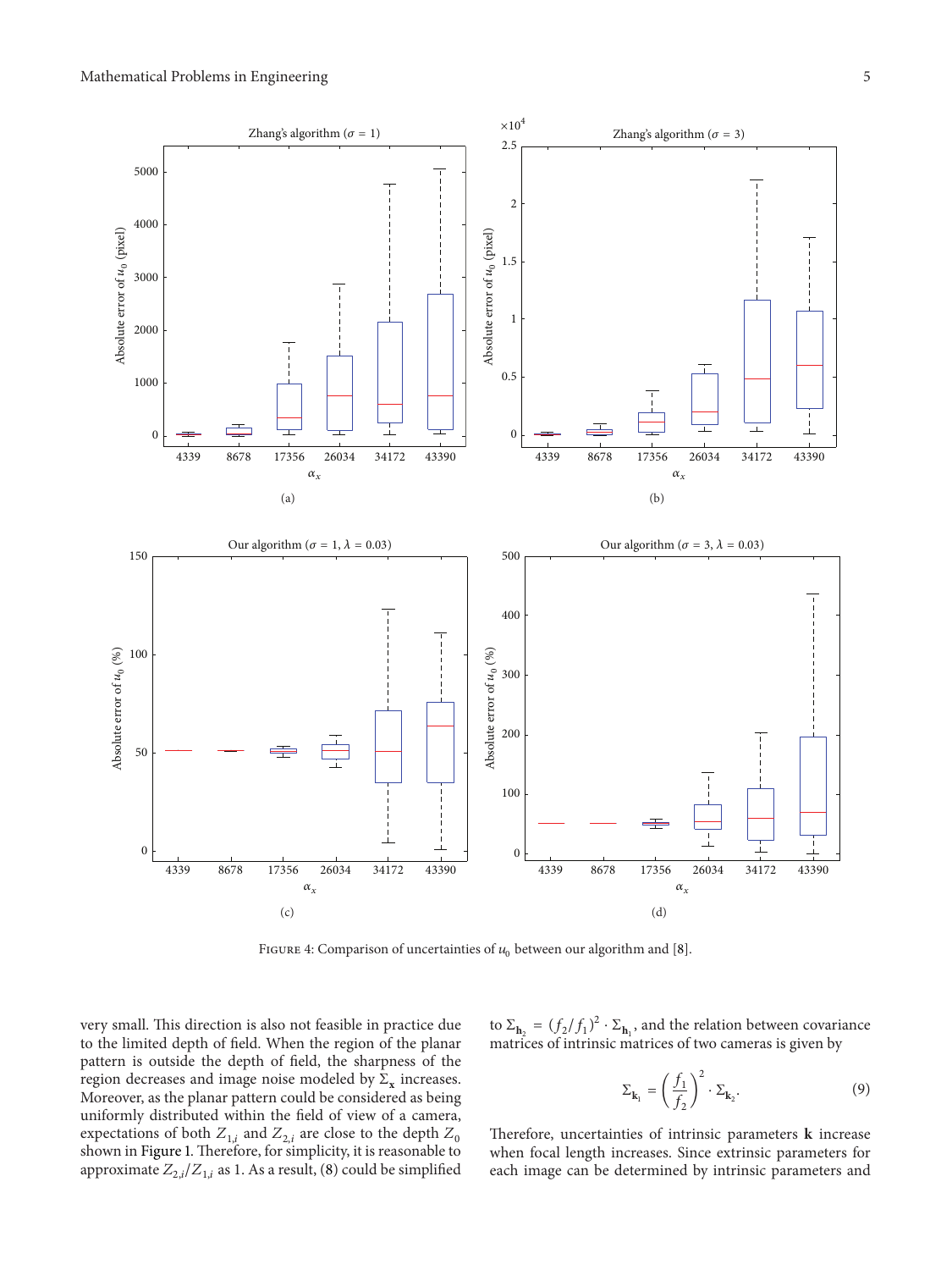

FIGURE 5: Uncertainties of  $\alpha_x$ ,  $\alpha_y$ ,  $u_0$ , and  $v_0$  using Zhang's algorithm [8].

the corresponding homography, it is easy to find out that the uncertainties of extrinsic parameters also depend on focal length.

One might think that it is possible to reduce the uncertainties by choosing the affine camera model. The intrinsic matrix in the affine camera model could contain less parameters (i.e., does not have a principal point), and one way to avoid over-fitting problem is to choose a simpler model. However, the scale factors still exist in the intrinsic matrix of the affine camera model. The similar derivations shown in this section can be easily extended to the affine camera model. Therefore, it can be shown that estimation uncertainties using the affine camera model also increase when focal length increases.

### **4. Calibration Using Regularized Least Squares**

When a long focal length is used, the matrix  $A$  that is used to estimate  $\omega_{\nu}$  (shown in (2)) is ill conditioned. As a result, large perturbations of the intrinsic parameters can have only small changes in the error sum of squares. Since it is often difficult to obtain other data points outside the scope of the sensor that has a limited physical dimension, in this section, we apply a simple and effective prior of the image of absolute conic to reduce the uncertainties.

First, focal length is set as the one provided by the camera. Although this value is different from the focal length in the pin-hole camera model, they are usually in the same order. The number of pixels  $m<sub>x</sub>$  and  $m<sub>y</sub>$  can be computed by using sensor size and image resolution. Skew factor is close to 0.The principal point is located around the middle of an image. This location is a close approximation according to [13], which shows that the principal point varies around the image center with some nonlinear patterns when zoom and focus factors vary. Thus, the prior knowledge of the intrinsic parameters can be denoted as  $(x_1, x_2, x_3, x_4, x_5)^T = (m_x f, m_y f, 0, \overline{x}, \overline{y})^T$ .

One possible solution is to apply this prior directly for the estimation of  $K$ . However, it could require a nonlinear optimization due to the Cholesky decomposition. In order to obtain a close form solution, we transform it to the prior of the image of absolute conic based on  $\omega = K^{-T} K^{-1}$ . Hence, the prior used in our algorithm is defined by

$$
c = \begin{pmatrix} \frac{1}{x_3} \\ -\frac{x_3}{x_2} \\ \frac{x_1^2 + x_3^2}{x_2^2} \\ -\frac{x_2x_4 - x_3x_5}{x_2} \\ \frac{x_5x_1^2 + x_5x_3^2 - x_2x_4x_3}{x_2^2} \\ \frac{x_1^2x_2^2 + x_1^2x_5^2 + x_2^2x_4^2 - 2x_2x_3x_4x_5 + x_3^2x_5^2}{x_2^2} \end{pmatrix} . \tag{10}
$$

Notice that we normalize  $c$  such that the first entry of  $c$  is 1. This is different from the original constraint  $\|\omega_{\nu}\|=1$  in (2). The reason is that some entries are very close to 0 when long focal length is used and it could be numerically unstable for solving the intrinsic parameters **k**. For example, for a 300 mm lens and around  $4000 \times 3000$  image resolution, some entries of  $\omega$  are in the order of 10<sup>-10</sup> and some entries during the Cholesky factorization could be in the order of 10−20 when  $\|\omega_{\nu}\|=1$  is applied.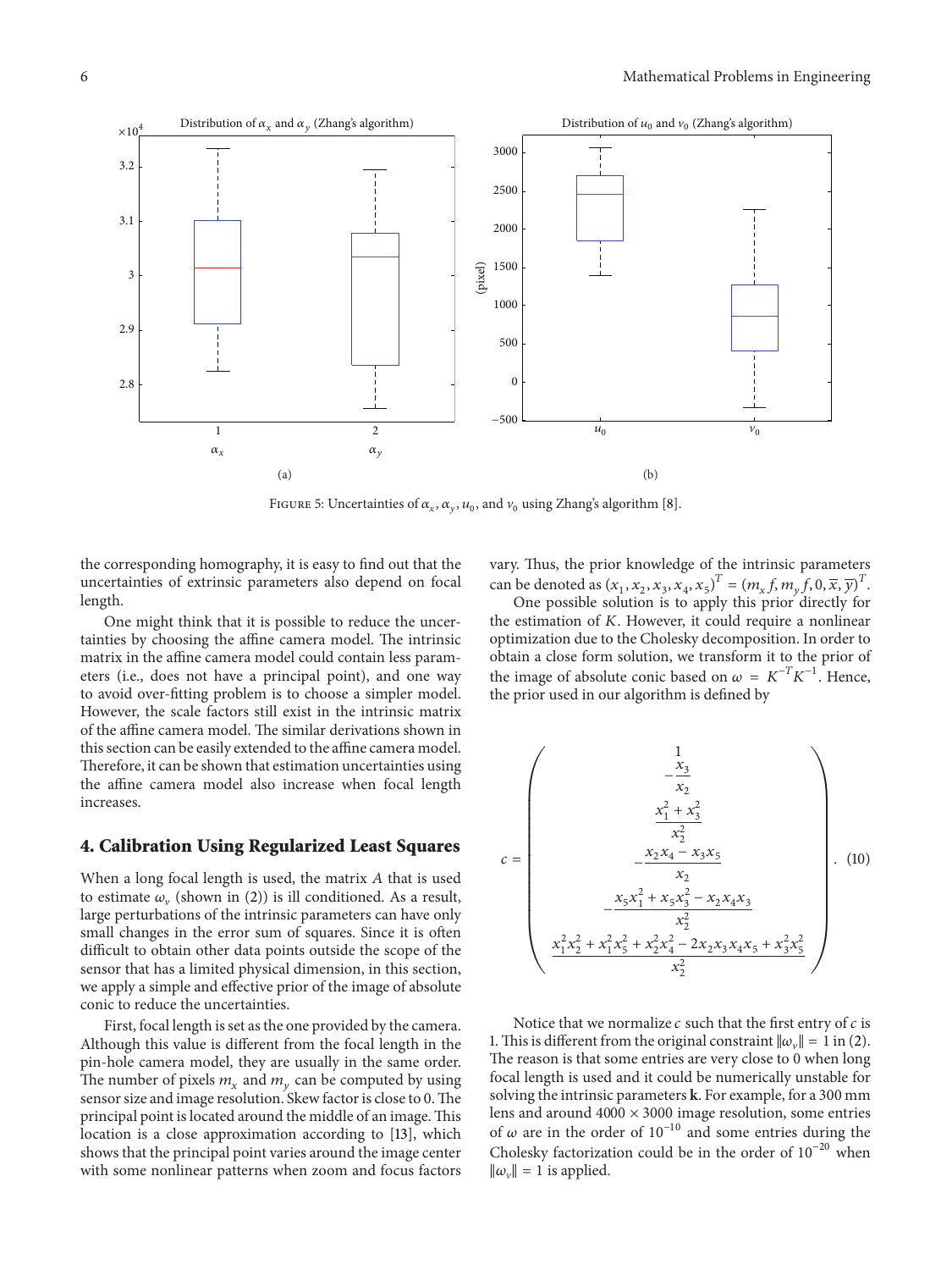

FIGURE 6: Uncertainties of  $\alpha_x$ ,  $\alpha_y$ ,  $u_0$ , and  $v_0$  using our algorithm.

The original homogeneous system in (2) is then converted to an inhomogeneous system by applying the prior from (10):

$$
\min_{\omega_{\mathbf{v}}} \qquad \|\widetilde{B\omega}_{\mathbf{v}} - b\|,
$$
\n
$$
\text{s.t.} \qquad \|\widetilde{\omega}_{\mathbf{v}} - \widetilde{c}\| \le \eta \tag{11}
$$

for an appropriate value of  $\eta$ , where  $A = [bB]$  (*b* is the first column of A) and  $\tilde{\omega}_y$  and  $\tilde{c}$  are 2–6 elements of  $\omega_y$  and  $c$ , respectively. The estimate  $\omega_v^{\lambda}$  can be obtained by solving corresponding unconstrained regularized least squares problem

$$
\widetilde{\omega}_{\nu}^{\lambda} = \left(B^{T}B + \lambda I\right)^{-1} \left(B^{T}b + \lambda \widetilde{c}\right)
$$
 (12)

for some positive constant  $\lambda$ . The expectation of  $\tilde{\omega}_{\nu}^{\lambda}$  can be computed by

$$
E\left(\tilde{\omega}_{\nu}^{\lambda}\right) = \tilde{\omega}_{\nu} + \lambda \left(B^{T}B + \lambda I\right)^{-1} \left(\tilde{c} - \tilde{\omega}_{\nu}\right). \tag{13}
$$

Thus the estimator from (12) is biased after introducing the prior  $\tilde{c}$ . The second term of this equation is the bias. As  $\lambda$ increases the bias increases, and expectation of  $\tilde{\omega}_{\nu}^{\lambda}$  converges to  $\tilde{c}$  eventually. In order to evaluate the covariance of  $\tilde{\omega}_{\nu}$  let us define the function:

$$
\Phi\left(\mathbf{h},\omega_{\nu}\right) = \left(B^{T}B + \lambda I\right)\widetilde{\omega}_{\nu} - B^{T}b - \lambda \widetilde{c} = 0. \quad (14)
$$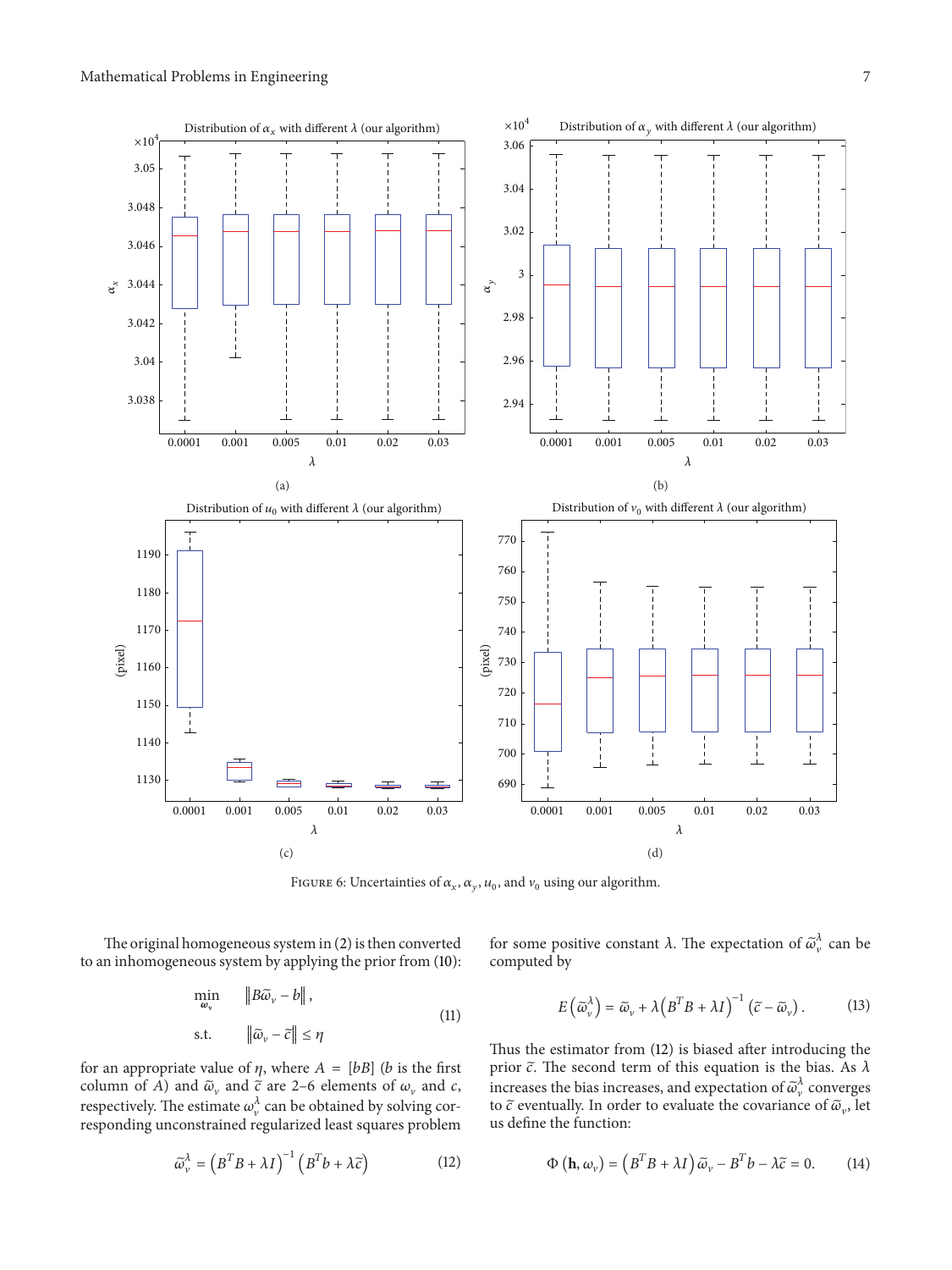Based on the implicit function theorem in [14, 15], the Jacobian  $J_{\tilde{\omega}_n}$  can be approximated by

$$
J_{\widetilde{\omega}_{\nu}} = -\left(\frac{\partial \Phi}{\partial \widetilde{\omega}_{\nu}}\right)^{-1} \frac{\partial \Phi}{\partial \mathbf{h}},\tag{15}
$$

where  $(\partial \Phi / \partial \widetilde{\omega}_v)^{-1}$  and  $\partial \Phi / \partial \mathbf{h}$  can be computed by

$$
\left(\frac{\partial \Phi}{\partial \tilde{\omega}_{\nu}}\right)^{-1} \approx \left(B^{T}B + \lambda I\right)^{-1},
$$
\n
$$
\frac{\partial \Phi}{\partial \mathbf{h}} = CD,
$$
\n
$$
C = \begin{pmatrix} \tilde{\omega}_{\nu} \\ \tilde{\omega}_{\nu} \\ \vdots \end{pmatrix}, \qquad D = \begin{pmatrix} \frac{\partial \mathbf{b}_{1}}{\partial \mathbf{h}} \\ \frac{\partial \mathbf{b}_{2}}{\partial \mathbf{h}} \\ \vdots \end{pmatrix},
$$
\n
$$
(16)
$$

where **b**<sub>i</sub> is 5 × 1 vector of the *i*th row of  $(B^T B + \lambda I)\tilde{\omega}_v - B^T b$ . The covariance of  $\tilde{\omega}_v$  is given by

$$
\Sigma_{\omega_{\mathbf{v}}} = \left(B^T B + \lambda I\right)^{-1} C D \Sigma_{\mathbf{h}} D^T C^T \left(B^T B + \lambda I\right)^{-1}.\tag{17}
$$

Since *C* and *D* are independent from  $\lambda$  and only  $(B^T B + \lambda I)^{-1}$ depends on the  $\lambda$ , we can see that the covariance  $\Sigma_{\omega_{\nu}}$  decreases as  $\lambda$  increases. The larger the  $\lambda$ , the closer the  $\tilde{\omega}_v$  is to  $\tilde{c}$ . If we consider the mean squares error,

$$
MSE = Bias^2 + Variance
$$
 (18)

it is possible to select an optimal value of  $\lambda > 0$  at which the mean squared error from testing set is minimized. In practice, we could divide 2D points on a planar pattern into training and testing sets and apply the cross-validation to choose the optimal  $\lambda$ .

# **5. Experiments**

We tested our proposed algorithm on simulated data and real data over a large range of settings of focal lengths and image noise.

*5.1. Simulations.* In our simulations, image resolution is set to 2048×1536. Sensor size is 23.6×15.8 mm and focal lengths are 50 mm, 100 mm, 200 mm, 300 mm, 400 mm, and 500 mm. Skew factor *s* is set to 0.009. The principal points  $(u_0, v_0)$ are set to the image center. Table 1 gives focal lengths and corresponding scale factors used in the experiments. Gaussian noise with  $\mu = 0$  and  $\sigma = (1, 3)$  are added to the 2D observations. Since depth of field is limited when a long focal length is used, the observed points could be easily blurred when pan and tilt angles are large. Thus, we use a large standard deviation ( $\sigma=3$ ) of image noise to further test the robustness of our algorithm. The planar pattern is generated randomly with different pan/tilt angles and at different depths from the camera. Angles are uniformly distributed

Table 1: Scale factors of the camera used in simulations.

| $f$ (mm)     | - 50 | 100  | <b>200</b> | 300   | 400   | 500   |
|--------------|------|------|------------|-------|-------|-------|
| $\alpha_{r}$ | 4339 | 8678 | 17356      | 26034 | 34172 | 43390 |
| $\alpha_{y}$ | 4861 | 9722 | 19443      | 29163 | 38886 | 48608 |

| TABLE 2: Priors of the intrinsic parameters. |  |  |  |
|----------------------------------------------|--|--|--|
|----------------------------------------------|--|--|--|

|        | Sensor size           |       |       |      |     |
|--------|-----------------------|-------|-------|------|-----|
| 300 mm | $22.2 \times 14.8$ mm | 30486 | 30486 | 1128 | 752 |

between −60 and +60 degrees. Foreshortening effects are not considered in the simulations. Depths are also uniformly distributed within 6 meters. As the calibration technique in [8] is widely used in the area of computer vision, we implemented this algorithm as a baseline in order to compare calibration performance between existing algorithms and our algorithm. In our simulations, we add 5% offsets to the priors of both the focal length and the principal point. We conducted 20 trials for each configuration.

Figure 2 shows a comparison of uncertainties between the close-form solutions and the solutions from MLE when  $f = 300$  mm is used. Figure 2(c) shows that RMS reprojection errors are reduced by minimizing the geometric errors. However, as the cost function is not a convex function and initial guess from the close-form solution could be far away from the global minimum, the uncertainties of intrinsic parameters cannot be reduced by the nonlinear refinement as shown in Figures 2(a) and 2(b). The results are similar to other settings in Table 1. This experiment shows that the MLE can reduce RMS errors for training data points. However, it cannot reduce the uncertainties of camera parameters.

Figures 3 and 4 show the relation between focal lengths and the uncertainties of intrinsic parameters. It shows that uncertainties increase with the increase of focal length. The absolute errors of the principal point could be very large. It indicates that the estimated principal point could be very far away from the image plane for long focal lengths. Figures 3(c),  $3(d)$ ,  $4(c)$ , and  $4(d)$  show the results by using our algorithm. the uncertainties of both the focal length and the principal point are reduced to few percents. The estimated values by using our algorithm converge to the bias (i.e., 5%), which is consistent with (13). This further means that our algorithm should be mainly used for the camera with a long focal length (e.g.,  $f \ge 200$  mm as shown in Figures 3 and 4). When focal length is short, we need to choose either algorithm [8] or a very small  $\lambda$ .

*5.2. Real Data.* We also test our algorithm for the real data. The camera to be calibrated is a Canon EOS 450D. The sensor size is  $22.2 \times 14.8$  mm. Image resolution used in the experiments is  $2256 \times 1504$ . We use a 300 mm telephoto lens in the experiments. The prior of the skew factor is set to 0. The prior of the principal point is set to the image center. The  $\alpha_x$  and  $\alpha_y$  are computed based on the sensor size, image resolution, and focal length. Table 2 shows the priors for the intrinsic parameters.